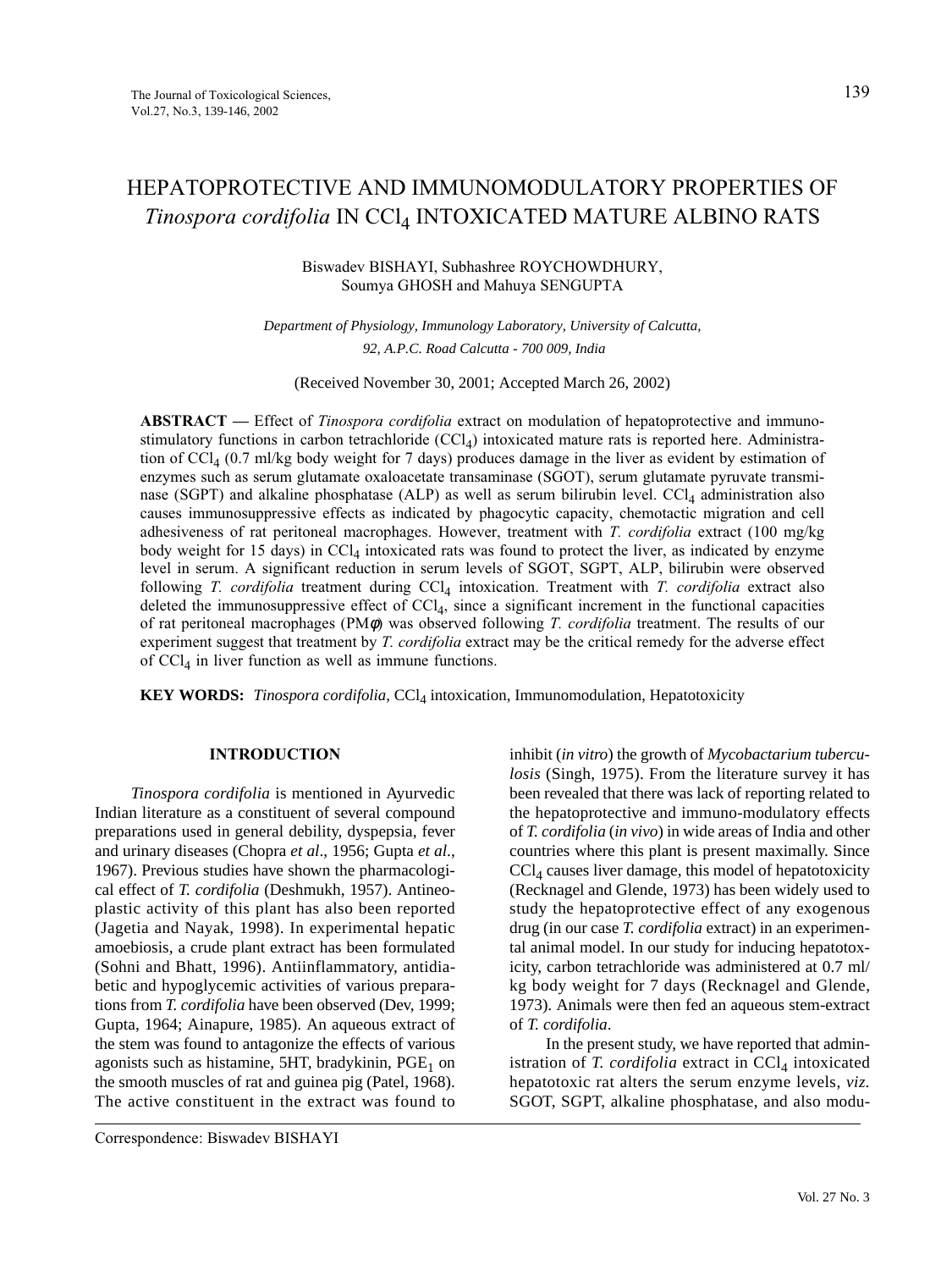lates the rat peritoneal macrophage responses in term of phagocytosis, chemotactic migration, etc. The hepatoprotective, immunomodulatory and antioxidant activity of *T. cordifolia* is also reported. Therefore, the results of this study will be very helpful to the community for general awareness of the beneficial effects of *T. cordifolia* on liver function as well in regulating immune functions.

# **MATERIALS AND METHODS**

Adult male albino rats of the Wistar strain weighing 150-160 g were selected for this experiment. They were divided into four groups, each having 4 animals. Animals were maintained under standard laboratory conditions with free access to food and water. The principles of laboratory animal care (NIH publication no. 85-23, revised 1985) were followed throughout the experimental schedule.

# **Preparation of** *T. cordifolia* **extract**

*T. cordifolia* was used in the form of a polysaccharide preparation (Satwa). The preparation was defined in Ayurvedic literature as sedimented extracts of drugs predominantly starchy in nature. *T. cordifolia* Satwa obtained from stems of the plant is crushed in  $H<sub>2</sub>O$ , removing the fibrous material, followed by sun drying after the sediment has settled (Ramnarayan Baidya, 1985).

### **Animal treatment and sample collection**

For inducing hepatotoxicity (*in vivo*), animals were injected (i.p) with carbon tetrachloride  $(CCl<sub>4</sub>)$  at the dose of 0.7 ml/kg body weight for 7 days (Recknagel and Glende, 1973). To study the effect of *T. cordifolia*, an aqueous stem extract of this plant was forcefully fed (by a feeding needle) at different concentrations (however, the 100 mg/kg body weight dose was optimized) during  $CCl_4$  intoxication and continued for 15 days. After completing the treatment, blood was collected from the retro-orbital plexus of respective animals, and serum was prepared by clot retraction and stored at –20°C for further use. Animals were then sacrificed for preparation of rat peritoneal macrophages from different sets of animals.

### **Estimation of SGOT and SGPT level in serum**

First, 0.1 ml of non-hemolyzed serum was mixed with 0.5 ml of glutamic-oxaloacetic transminase substrate and incubated for one hr at 37°C. Then 0.5 ml of 2,4-dinitrophenyl hydrazine solution was added and

stood for 15 min at room temperature. Then, 5 ml of 0.4(N) NaOH was added, mixed and kept at room temperature for 20 min. The intensity of the developed color was read at 540 nm after setting the instrument to zero density with water. The decrease in density represents the decrease in  $\alpha$ -ketoglutarate from which the activity was calculated (Reitmen *et al*., 1957).

#### **Estimation of serum alkaline phosphatase**

Serum alkaline phosphatase activity was quantitatively determined using an ALP-Kit based on the modified method (Tietz, 1976) as described elsewhere according to the manufacturer's instruction (Dr. Reddy's Laboratories, Diagnostic Division, Survey No. 47, Bachupally, R.R., Dist. Hyderabad, 500123, A.P., India, Revised 10/97).

### **Determination of serum bilirubin level**

The formation of pink-colored azo-bilirubin by the reaction between bilirubin and a diazo reagent was utilized. In practice, one estimation was done with addition of alcohol and another without alcohol. The former yields total bilirubin and the latter conjugated bilirubin, according to the method of Bergmeyer, 1985, as described elsewhere.

#### **Separation of rat peritoneal macrophages**

Five percent  $(w/v)$  bacto-peptone in saline (5 ml/ 100 gm body weight) was injected (i.p) into rats and peritoneal exudate cells were collected on Day 4 by washing the cavity with 20 ml ice-cold  $Ca^{2+}$  and  $Mg^{2+}$ free HBSS. Cells were washed twice and plated onto 60 mm plastic dishes in RPMI-1640 containing 1% (w/ v) BSA. After 2 hr incubation at 37°C, nonadherent cells were removed by rinsing. The RPMI-1640 medium containing 1% BSA was added to the adherent cells used as macrophages. The viability of macrophages was >95% as assessed by Trypan blue dye exclusion (Matsumoto *et al*., 1997).

### **Phagocytosis assay**

Cells in HBSS-BSA (100  $\mu$ l from 10<sup>6</sup>/ml) were allowed to adhere on glass slides for 1 hr. Then 100  $\mu$ l of 10% SRBC was added to the glass slides on which Mφs had already adhered. The slides were incubated for 3 hr at 37°C. Then the cells were washed in HBSS, fixed in 50% methanol, and stained with Giemsa and observed under oil emersion microscope. Phagocytic index (PI) was calculated as described earlier (Czuprynski *et al*., 1984).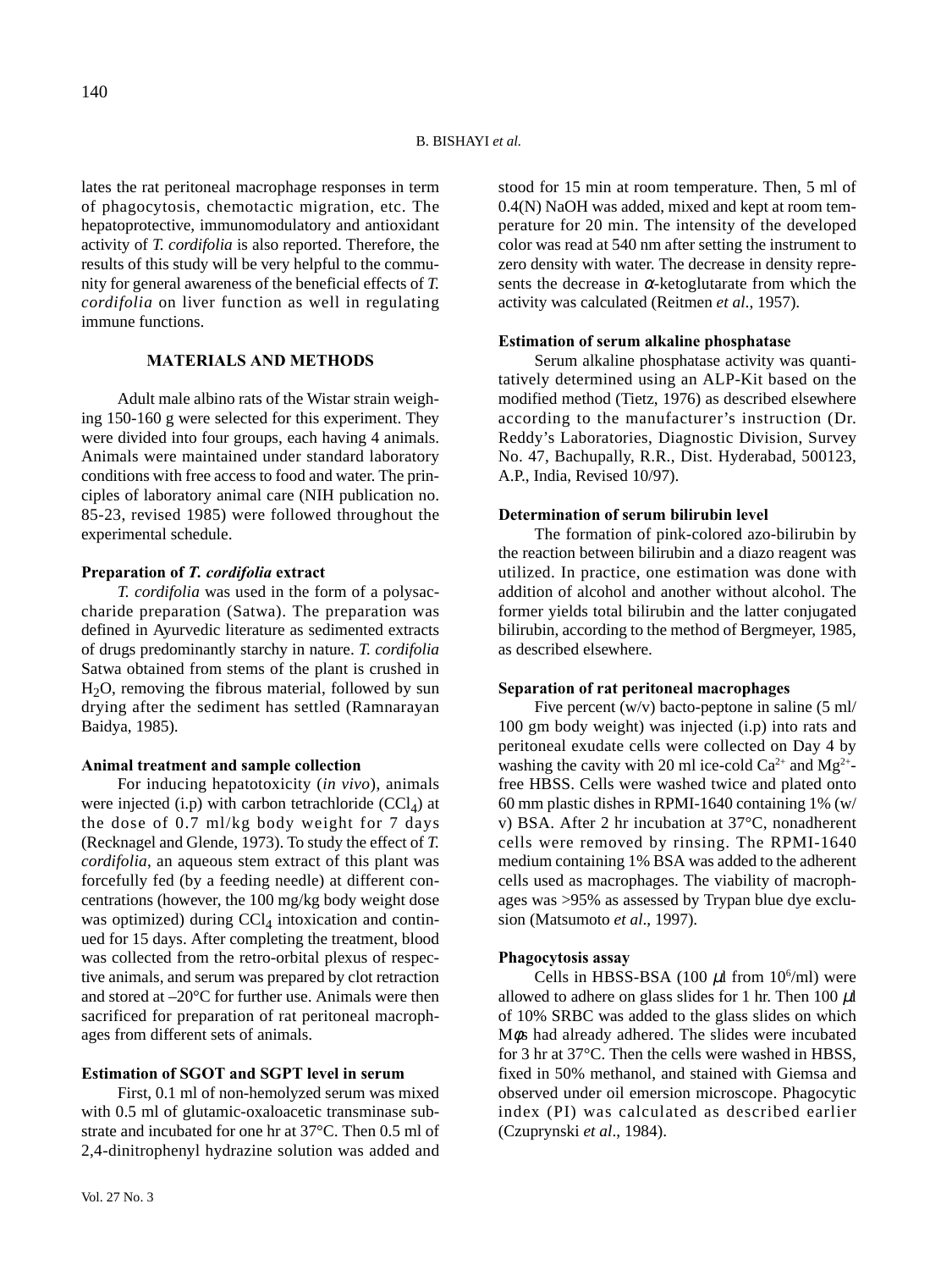Phagocytic index = Percentage of  $M\phi$  that contains SRBC  $\times$  Average No. of SRBC per M $\phi \times 100$ 

# *In vitro* **cell migration and determination of chemotactic index**

Three small circular wells were punched out equidistantly in 0.8% agar gel. The central well was filled with peritoneal  $M\phi$ . One of the peripheral wells was filled with 0.9% saline and the other with chemotactic solution (immune serum). After 1 hr incubation at 37°C, cells from the saline well and from the serum well were aspirated and smeared on glass slides, air dried, fixed in methanol, stained with Giemsa and observed under oil emersion microscope. Chemotactic index was calculated as described elsewhere (Wilkinson, 1986).

No. of cells migrating to serum well Chemotactic Index= ––––––––––––––––––––––––––– No. of cells migrating to saline well

### *In vitro* **cell adhesion assay**

Cells were seeded separately for different groups in 96-well microtitre plates and allowed to adhere for different times. In time, wells were washed with HBSS, and then 100  $\mu$ l of 0.5% crystal violet in 12% neutral formaldehyde, and 10% ethanol was added to each well and incubated for 4 hr to fix and stain the cells. Wells were washed and air dried for 30 min. Crystal violet was extracted from the  $M\phi$  adhered in the wells by lysing with 0.1% SDS in HBSS. Absorbance was measured spectrophotometrically at 570 nm. Cell adhesion was expressed as increased absorbance at 570 nm (Lin *et al*., 1995).

#### **Myeloperoxidase (MPO) release assay**

Cells (200  $\mu$ l) from different groups were taken into microcentrifuge tubes and stimulated with LPS (100 ng/ml) for 1 hr at 37°C. Cells were centrifuged at 13,000 rpm for 10 sec, and the supernatant from different sets was recovered separately and kept at –20°C until further use. This cell-free supernatant was used for assay of the partial MPO release from LPS as well as the LPS non-stimulated cells of different groups. The cell pellet was lysed in 0.01% SDS and then centrifuged, and the supernatant was recovered as before for total MPO release assay. A 100  $\mu$ l cell-free supernatant was reacted with 100  $\mu$ l substrate buffer and kept at 37°C for 20 min. Then the reaction was stopped by adding 100  $\mu$ l of 2(N) H<sub>2</sub>SO<sub>4</sub>. Absorbance was

measured at 492 nm. Total release (100%) was given by the supernatant which was taken after lysing the cells in SDS. Partial release was then calculated accordingly from different groups of both LPS-stimulated and LPS-non-stimulated cells (Bos *et al*., 1978; Philip, 1994).

### **RESULTS**

### **Effect of** *T. cordifolia* **administration on SGOT level in CCl4 intoxicated rats**

Determination of SGOT level in the serum was a good indicator for jaundice manifestation (Reynolds and Moslen, 1980). In order to demonstrate this, SGOT level was determined following *T. cordifolia* extract treatment in  $CCI<sub>4</sub>$  intoxicated rats. The level of SGOT in control animal serum showed  $47.93 \pm 0.94$  IU/litre, which was increased to  $57.94 \pm 2.38$  IU/litre after CCl<sub>4</sub> intoxication. Administration of *T. cordifolia* extract in  $CCl<sub>4</sub>$  intoxicated rats caused reduction in SGOT level to 47.71±1.56. However, administration of *T. cordifolia* in control animals (p<0.05) also caused reduction of SGOT level to  $25.76 \pm 0.045$  (Fig. 1).



**Fig. 1.** Changes in serum levels of SGOT and SGPT in CCl<sub>4</sub> intoxicated rats treated with *T. cordifolia* extract (100 mg/kg body wt/day) for 15 days. Results are expressed as mean  $\pm$  S.E. (p < 0.001).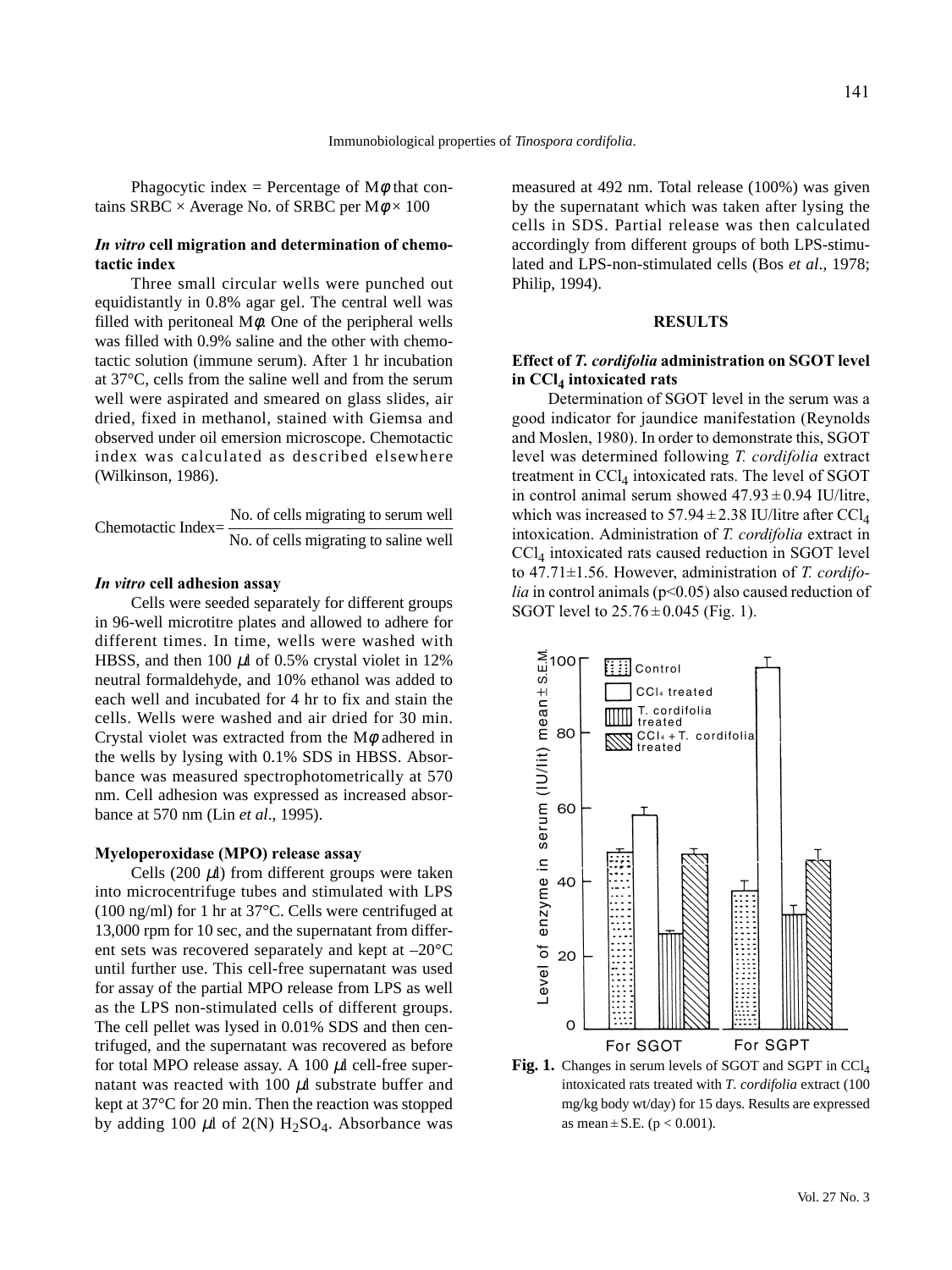### **Effect of** *T. cordifolia* **administration on SGPT level in CCl4 intoxicated rats**

Whether or not administration of *T. cordifolia* leads to any alteration in the serum SGPT level was a question. To demonstrate this, serum SGPT level following *T. cordifolia* treatment was measured. The result showed that  $CCl<sub>4</sub>$  caused a significant increase in SGPT level from control  $(37.15 \pm 3.18 \text{ IU/litre})$  to  $96.76 \pm 4.43$  IU/litre after intoxication. However, administration of *T. cordifolia* in CCl<sub>4</sub> intoxicated rats led to reduction of SGPT level to  $45.83 \pm 2.774$ (p<0.001) (Fig. 1). *T. cordifolia* treatment in control animals showed no such significant alteration in SGPT level.

# **Effect of** *T. cordifolia* **extract administration on** serum Alkaline Phosphatase level in CCl<sub>4</sub> intoxi**cated rats**

Whether administration of *T. cordifolia* extract leads to any alteration in the serum Alkaline Phosphatase (SALP) level was an obvious question. In order to address this, SALP level was estimated after *T. cordifolia* treatment in CCl<sub>4</sub> intoxicated rats. SALP level in the control group increased from  $1.24 \pm 0.03$  to  $4.91 \pm 0.27$  in CCl<sub>4</sub> intoxicated hepatotoxic rat. Administration of *T. cordifolia* in CCl<sub>4</sub> intoxicated rats led to lowering of the SALP level to  $1.52 \pm 0.15$ (p<0.001). However, *T. cordifolia* treatment in control animals also led to further reduction in SALP level to  $0.90 \pm 0.13$  (Fig. 2).

# **Effect of** *T. cordifolia* **extract on serum bilirubin** level in CCl<sub>4</sub> intoxicated rats

Destruction of hemoglobin yields bilirubin which is conjugated in the liver to diglucoroxide and excreted in the bile. Bilirubin accumulates in plasma when liver insufficiency exists, biliary obstruction is present or rate of hemolysis increases. Whether treatment with *T. cordifolia* during  $CCl_4$  intoxication checks the serum bilirubin level was demonstrated by measuring serum bilirubin from different groups. The total bilirubin level (mg/100 ml serum) increased from  $1.6 \pm 0.20$  in the control group to  $8.3 \pm 0.353$  after CCl<sub>4</sub> intoxication. Administration of *T. cordifolia* extract in  $CCl<sub>4</sub>$  intoxicated rats also reduced the total bilirubin to  $2.2 \pm 0.2$ mg/100 ml of serum (p<0.001). However, *T. cordifolia* treatment in control rats showed no such significant alteration in the serum bilirubin level (Fig.3).



**Fig. 2.** Changes in serum alkaline phosphatase level in CCl<sub>4</sub> intoxicated rats treated with *T. cordifolia* extract. Results are expressed as mean  $\pm$  S.E. (p<0.001).



**Fig. 3.** Changes in serum bilirubin levels in  $\text{CCl}_4$  intoxicated rats treated with extracts of *T. cordifolia*. Results are expressed as mean  $\pm$  S.E. (p<0.001).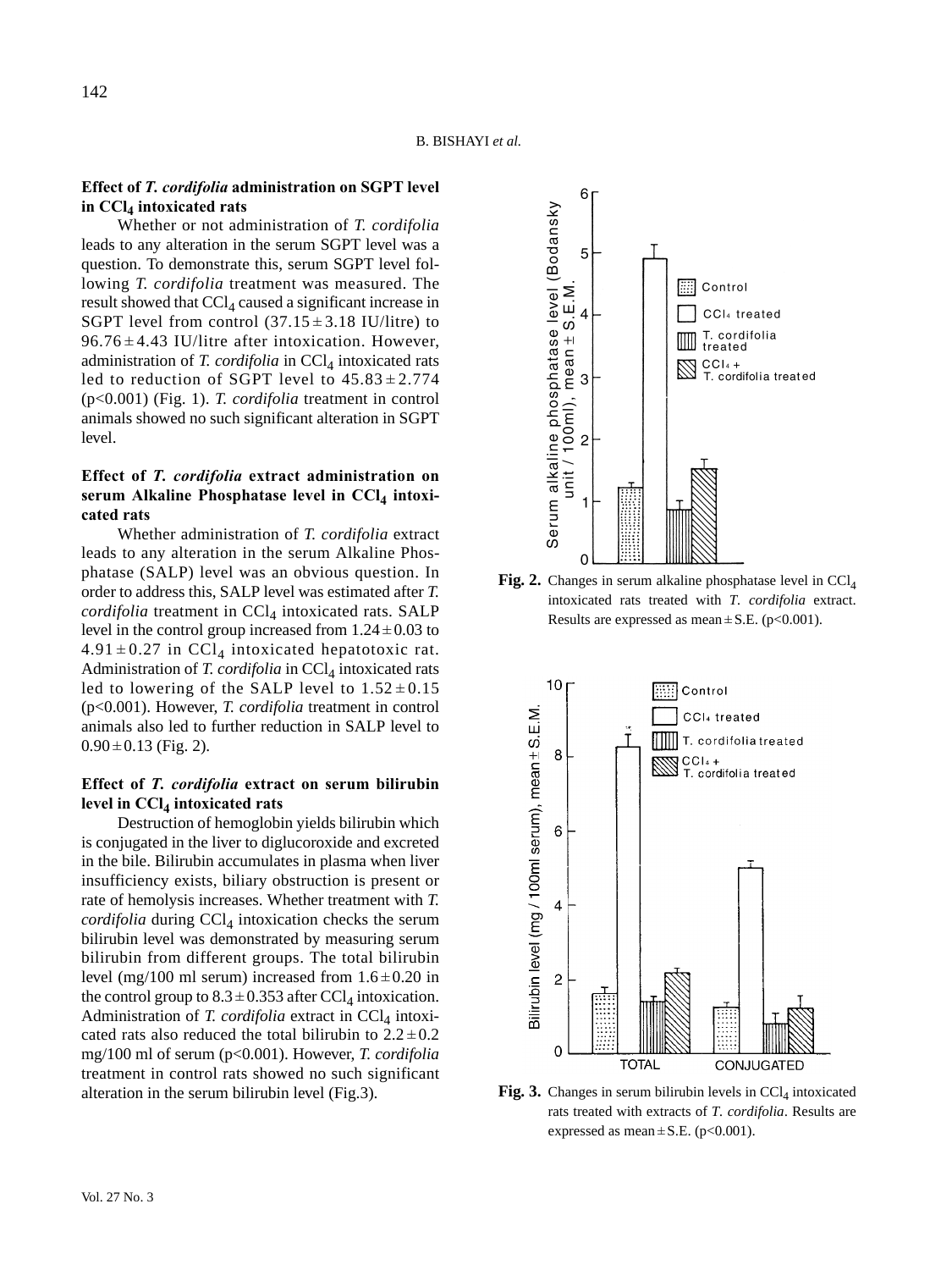# **Effect of** *T. cordifolia* **extract on the phagocytic** capacity of CCl<sub>4</sub> intoxicated rat peritoneal mac**rophages**

In order to determine whether there was any alteration in the phagocytic capacity of peritoneal macrophages due to *T. cordifolia* administration during  $\text{CCl}_4$  treatment, the phagocytosis of SRBC by M $\phi$ s was assayed. Results showed that  $CCl<sub>4</sub>$  causes a marked decrease in the phagocytic index from control  $27500 \pm$ 6130 to  $1800 \pm 572$  after CCl<sub>4</sub> treatment. Treatment with *T. cordifolia* in CCl<sub>4</sub> intoxicated rats also helped to regain capacity at  $30800 \pm 653$  (p<0.01). However, *T. cordifolia* treatment in control animals caused no such alteration in the phagocytic capacity of peritoneal  $M\phi s$  (Fig. 4).

# **Effect of** *T. cordifolia* **extract on the chemotactic migration of CCl4 intoxicated rat peritoneal M**φ**s**

The chemotactic index was reduced to  $7.52 \pm 2.25$ after  $CCl<sub>4</sub>$  treatment with respect to that of control  $22.3 \pm 6.3$ . Administration of *T. cordifolia* extract in  $\text{CCl}_4$  intoxicated rats enhanced the chemotactic ability of cells to  $30.5 \pm 7.05$  (p<0.05). Treatment with *T*. *cordifolia* in control animals led to no significant alteration (Fig.5).

# **Effect of** *T. cordifolia* **extract on the adhesion prop**erty of CCl<sub>4</sub> intoxicated rat peritoneal macroph**ages**

*In vitro* cell adherence assays may reflect the *in vivo* capacity for cellular adherence with treatment by *T. cordifolia* extract in hepatotoxic rats. In order to address this fundamental characteristic of  $M\phi s$ , the cell adhesion property was assayed *in vitro*. Adhesion of cells increased gradually after *T. cordifolia* administration  $(p<0.001)$  (Fig.6).

# **Effect of** *T. cordifolia* **extract on the myeloperoxi**dase (MPO) enzyme release from CCl<sub>4</sub> intoxicated **rat peritoneal macrophages**

MPO decreases the free radical level in our system.  $CCl<sub>4</sub>$  causes an increase in the level of  $CCl<sub>3</sub>$  production, but whether *T. cordifolia* causes any alteration in the level of free radicals or not was the present objective of our study.  $CCl<sub>4</sub>$  intoxication reduces the



**Fig. 4.** Effect of *T. cordifolia* extract on the phagocytic capacity of  $CCl<sub>4</sub>$  intoxicated rat peritoneal macrophages.

The results in this figure represent the phagocytic index (mean  $\pm$  S.E.) of rat peritoneal M $\phi$ s of three independent experiments  $(p<0.01)$ .



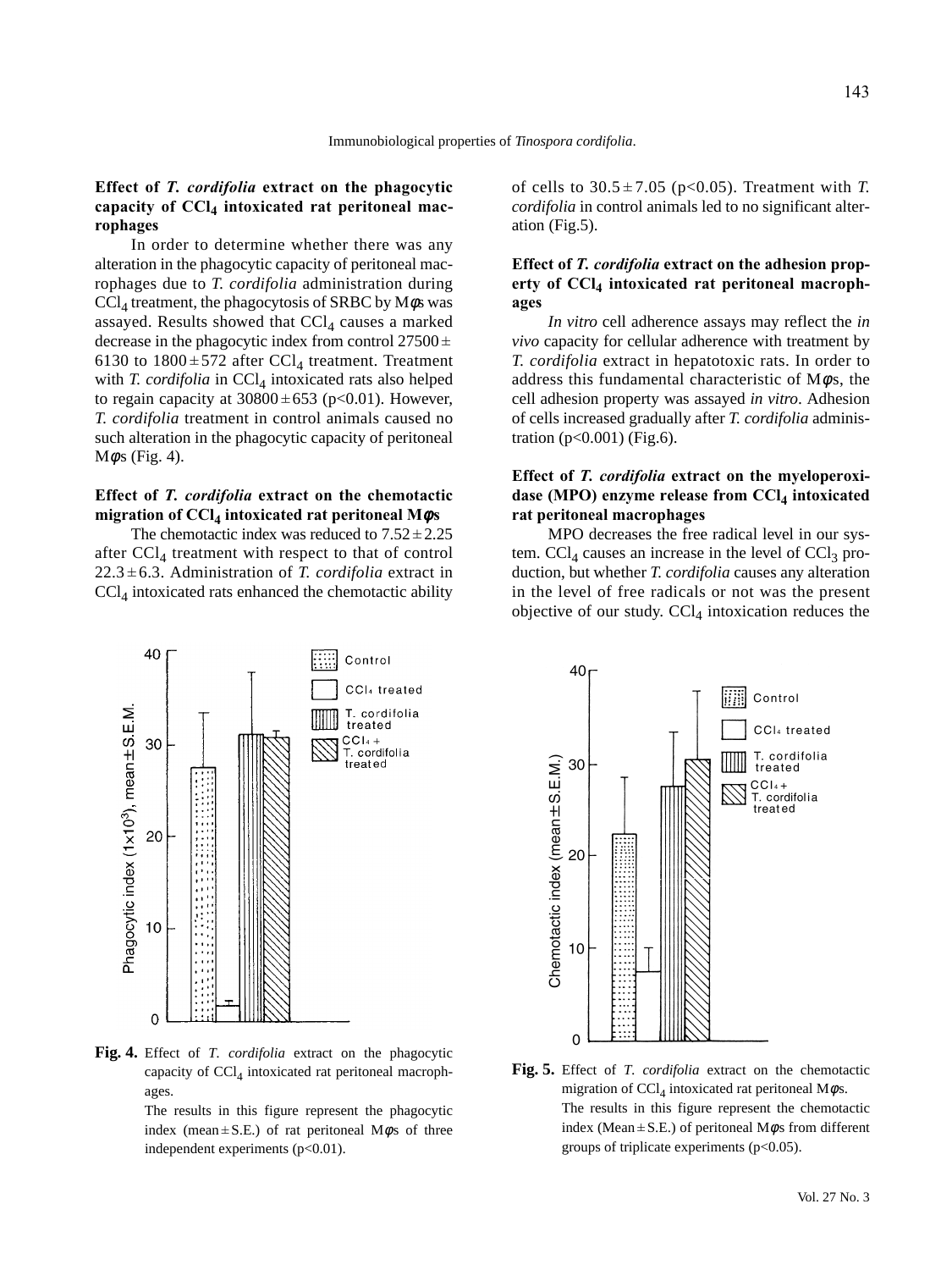enzyme release to  $36.6 \pm 2.74\%$  from  $77 \pm 5.23\%$  as in the case of a control group. However, administration of *T. cordifolia* extract in CCl<sub>4</sub> intoxicated rats sufficed to protect the macrophage and induce 90% enzyme release from the target cell with LPS stimulation  $(p<0.05)$ . This trend was again observed in the case of LPS non-stimulation (Fig.7).

### **DISCUSSION**

This study was undertaken to determine the effect of *Tinospora cordifolia* on liver functions as well as functional activities of peritoneal macrophages in  $CCl<sub>4</sub>$ intoxicated mature albino rats. Our results provide evidence for the adverse effect of carbon tetrachloride on the liver functions when enzymes such as SGOT, SGPT, ALP were found elevated in the serum. Since the estimation of serum enzymes such as SGOT, SGPT as well as bilirubin level was a good indicator for the pathological manifestation of jaundice, there was no doubt that  $\text{CCl}_4$  induces liver damage in these experimental animals. However, *in vivo* administration of *T. cordifolia* extract causes hepatoprotective activities in  $\text{CCl}_4$  toxicity. The enzyme level goes back to the normal level, as in the case of a control group. In our study,



**Fig. 6.** Effect of *T. cordifolia* extract on the adherence property of CCl<sub>4</sub> intoxicated rat peritoneal M $\phi$ s. Cell adhesion was expressed as the increased absorbance at 570 nm. The results in this figure represent the absorbance (mean  $\pm$  S.E.) of cells recovered from respective groups of three independent experiments  $(p<0.001)$ .

administration of *T. cordifolia* was found to provide significant protection against a  $CCl<sub>4</sub>$ -induced increase in levels of SGOT, SGPT, SALP and serum bilirubin.  $CCl<sub>4</sub>$ -induced elevated levels may indicate liver damage, since the major site of transamination reaction is in the liver. In transaminases, pyridoxal phosphate (PLP) the prosthetic group of the enzyme, forms a Schiff Base intermediate which remains tightly bound to the enzyme by multiple noncovalent interactions. *T.*  $cordi folia$  treatment during  $CCl<sub>4</sub>$  intoxication may enhance the above-mentioned molecular mechanism of enzyme action. The active principle or bioactive compound so far available may be used in some *in vitro* studies to elucidate the mechanism of enzyme action induced by *T. cordifolia*. Addition of a purified active compound from *T. cordifolia* in the assay buffer for SGOT enzyme activity (with or without PLP) may suggest the role of *T. cordifolia* in enzyme modulation at the molecular level. A  $CCl_4$ -induced rise in serum ALP



**Fig. 7.** Effect of *T. cordifolia* extract on the myeloperoxidase (MPO) enzyme release from  $CCl<sub>4</sub>$  intoxicated rat peritoneal M $\phi$ s.

Myeloperoxidase enzyme released from different groups of  $M\phi s$  was assayed before and after LPS stimulation by specific assay methods. Results of this experiment represent the release of MPO (in percent $age \pm S.E.$ ) from different groups of triplicate experiments (p<0.05).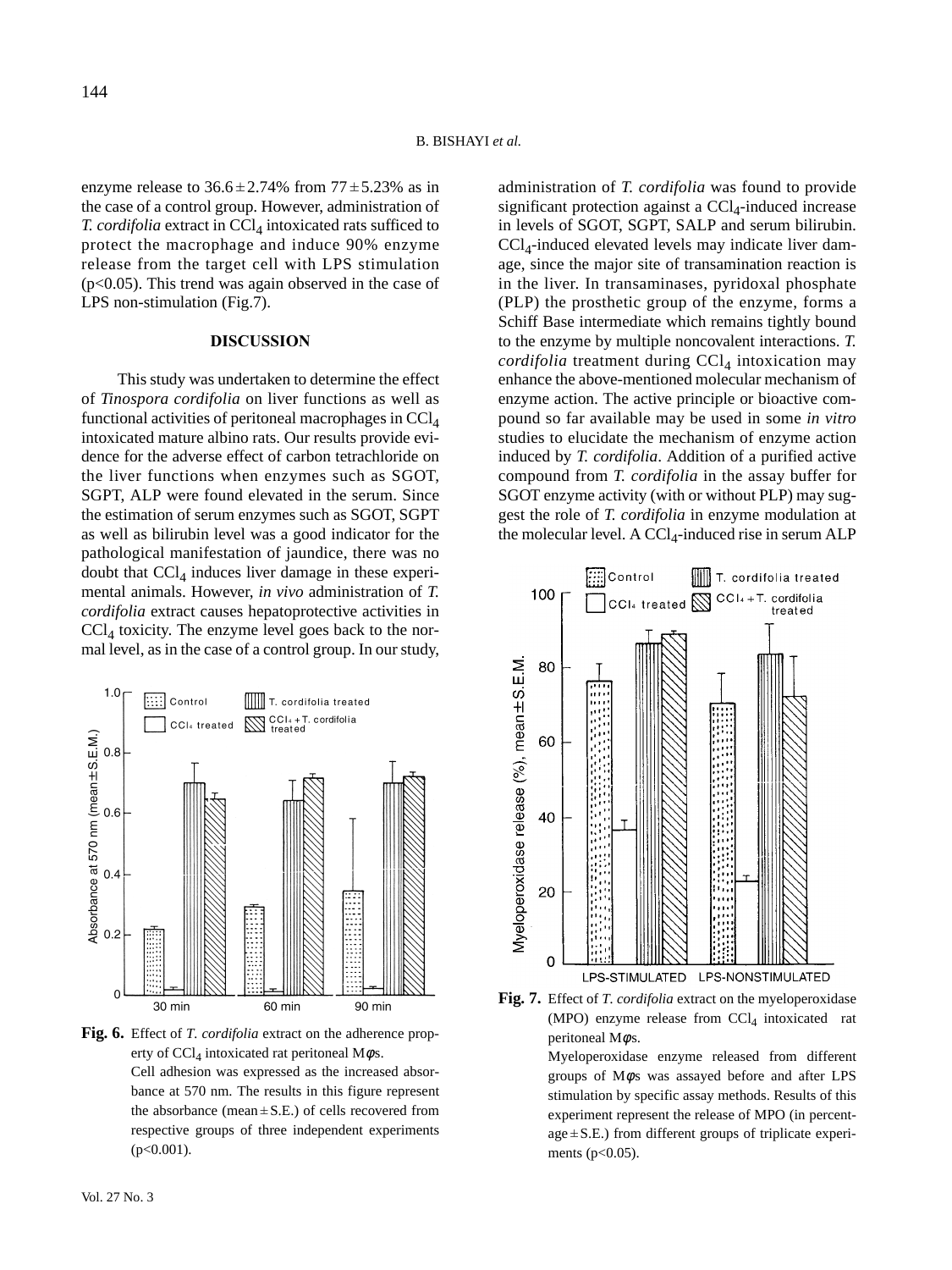level indicates the prevalence of jaundice, which is significantly protected by *in vivo* administration of an extract of *T. cordifolia*. Jaundice, with the appearance of yellow pigmentation in the skin and white of the eye, points to an elevated level of bilirubin in the blood. Jaundice can be caused by excessive breakdown of red cells, impaired liver function or mechanical obstruction of the bile duct. Measurement of the relative proportion of conjugated to unconjugated bilirubin is helpful in determining why a patient has jaundice.

Exposure to organisms or bacterial infection results in the activation of a variety of host defense mechanisms which include phagocytosis, degradative enzyme release and respiratory burst response. As it is evident from the phagocytic index after  $\text{CCl}_4$  intoxication, it can be suggested that  $CCl<sub>4</sub>$  groups are more prone to infection, as they cannot phagocytose efficiently and, as a result, cannot clear out the invading microorganism, which may led to a diseased state upon bacterial invasion. For the initiation of phagocytosis, contact between particulate antigen and phagocytic cells is important. That contact can be brought about by transport of particles via the blood or lymph to the sites of phagocytic cells. *T. cordifolia* extract level in the blood may increase the number of cells present in the peritonium as well as alter the ability of those that remain to function normally. Treatment with *T. cordi* $folia$  in  $CCl<sub>4</sub>$  intoxicated rats may increase myelopoiesis, monocyte to macrophage differentiation, Ag expression and release of cytokine, and also stimulate both tumoricidal and microbicidal activities. *T. cordifolia* thus interacts with the  $M\phi$  capability and amplifies an immune response.

Macrophages have the capacity to migrate specifically towards an inflammatory stimulus. Numerous substances generated during inflammation have the capacity to enhance macrophage speed and to orient movement in the direction of an increased concentration gradient of the agent.  $CCl<sub>4</sub>$  intoxication may lead to an alteration in the membrane level of leukocytes which alters the shape and orientation of  $M\phi$ , and cells migrate slowly. Also important in considering the attraction of macrophages to inflammation sites are substances that stimulate migration, such as chemotactic cytokines, and thus drive the cells toward inflammation sites. Continuous treatment with *T. cordifolia* extract during  $CCl_4$  intoxication may lead to secretion of such chemokines *in vivo*, which somehow activate the cells for migration. Since the hallmark of inflammation is the infiltration of specific leukocyte subsets from the blood into the affected tissues, it can be suggested that *T. cordifolia*-induced activation of chemotactic activity may regulate inflammatory response.

Adhesion of macrophages also shows a marked decrease over time to vascular endothelium after  $\text{CC}l_{4}$ intoxication. As an inflammatory response develops, a variety of cytokines and other immune mediators are released and act on local blood vessels, inducing increased expression of endothelial cell adhesion molecules (CAM). This requires that  $M\phi s$  recognize it and adhere strongly enough so that the molecules are not swept away by blood flow. *In vitro* cell adherence assays may reflect the *in vivo* capacity for cellular adherence, and its increased value (after *T. cordifolia* treatment) reflects a greater recruitment of immunocompetent cells to the inflammation site. This increase in cell adherence might be primarily caused by an increased expression of cell adhesion molecules on the surface of Mφ.

Macrophages secrete lysosomal proteolytic enzymes active at tissue pH that may be important in their ability to kill tumor and bacterial cells. As macrophages mature, there is a progressive rise in lysosomes and their hydrolytic content. Continuous CCl<sub>4</sub> treatment may also lead to immaturation of macrophages *in vivo*, and it can be assumed that due to this exposure they have lesser lysosomal content and hence are less capable of secreting myeloperoxidase. Treatment by *T. cordifolia* extract during CCl<sub>4</sub> intoxication may somehow alter the maturation of macrophages so that they can regain their lysosomal hydrolytic content and release more MPO following activation. However, in our study, no focus was maintained to elucidate enzyme system interaction for microbial killing after *T. cordifolia* treatment during CCl<sub>4</sub> intoxication. Respiratory burst during phagocytosis results in activation of membrane-bound oxidase that catalyzes the reduction of oxygen to superoxide anion. As the lysosome fuses with the phagosome, myeloperoxidase, together with a halide ion, act on hydrogen peroxide to produce longlived oxidants, including hypochloride, which are toxic. Hyperactivity of myeloperoxidase is thus equally as dangerous as hypoactivity, which may in turn cause immunosuppression. It may be predicted that *T. cordifolia*, by increasing the level of released MPO, might be serving a beneficial role as an antioxidant, and is capable of removing free radicals from a system either by prolonging the initiation phase or by inhibiting the propagation phase of autooxidation. From our results, it can be suggested that *T. cordifolia* would be a good alternative to costly allopathic therapy for jaundice with good efficacy and toleration. It will